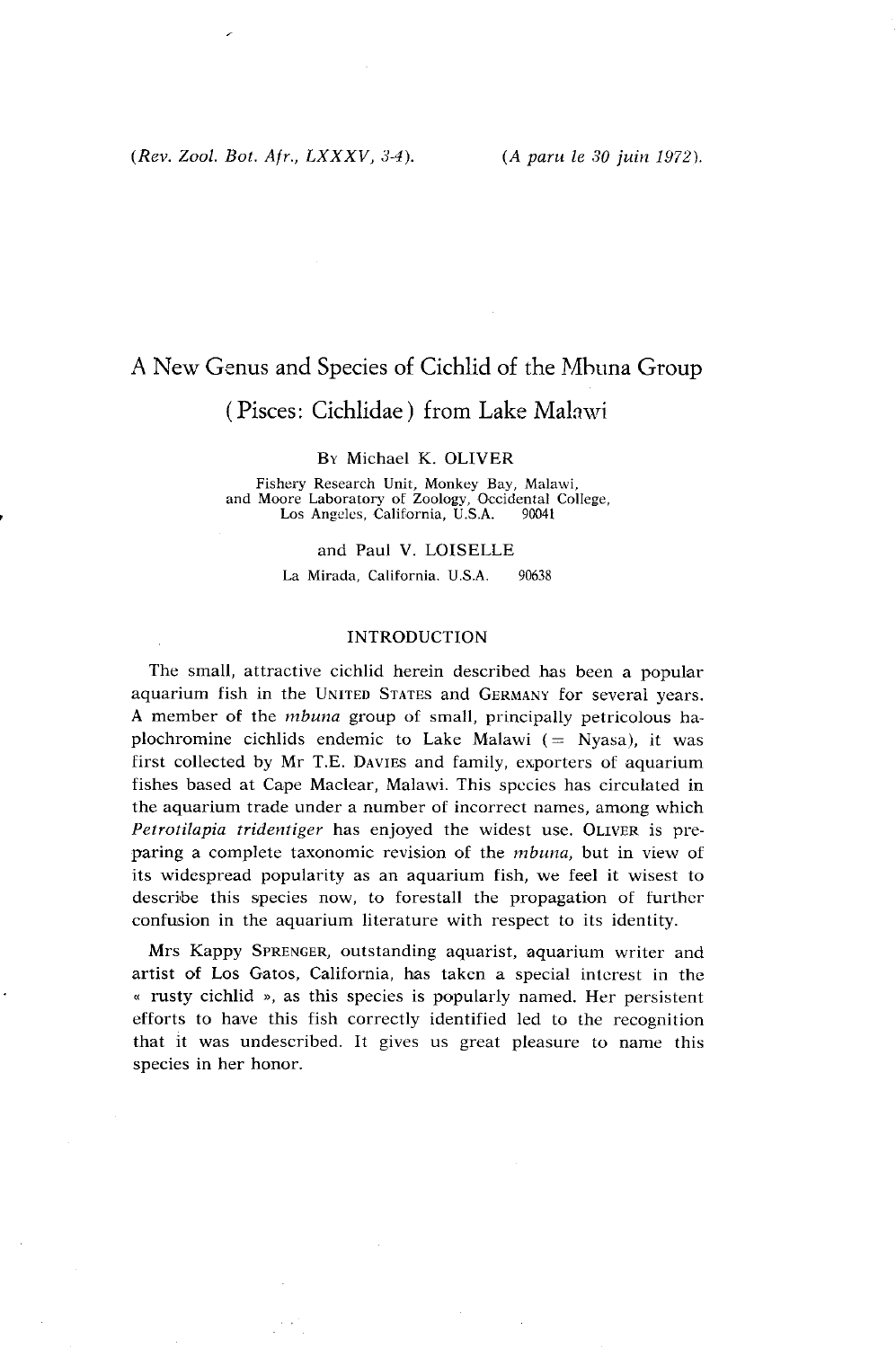#### **IODOTROPHEUS** gen. nov.

Type species : *Iodotropheus sprengerae* sp. nov.

Small cichlid fishes derived from *Haplochromis* or haplochromine ancestral stock and belonging to the *mbuna* group of rock-dwelling cichlids endemic to Lake Malawi (FRYER, 1959: 237-238). Profile of snout almost stnaight and steeply descending in large specimens. Upper lip joined to snout by a frenum, the development of which is variable in specimens under 50 mm standard length. Jaws and tooth bands rather narrow and rounded. Outer posterolateral teeth of upper jaw bicuspid, wearing to simple in Iarge individuals. Anterior teeth of both jaws robust, bicuspid, sometimes wearing to broadly unicuspid in large specimens, crowns closely spaced and obliquely inclined towards the symphysis. Anterior teeth externally prominent in both living and preserved fishes. Inner teeth tricuspid, loosely arranged in two to four poorly-defined series. Pharyngeal teeth uncrowded, posteromedian teeth not conspicuously enlargcd. Both posterior and anterior pharyngeal teeth pointed and very feebly bicuspid, the minor cusp reduced to a bulbous vestige.

Color pattern of flanks poorly defined, generally inconspicuous, traces of vertical markings sometimes present. Ground coior of living fishes reddish-brown of variable intensity, often overlaid with intense lavender or purple. Yellow-white to orange-white anal pseudoocelli present in the male, variably present in the female.

The name is derived from the Greek words *iodes,* rust-colored, and *trophos,* one who feeds. The latter was used for a genus *(Tropheus* BOULENGER) of small, petricolous cichlids endemic to Lake Tanganyika, and was later employed in a compound name *(Pseudotropheus*  REGAN) for a group of *tnbuna* strongly convergent with *Tropheus* as regards ecology, general morphology, and particularly dentition. *Iodorropheus* is an *tnbuna* whose ground color resembles iron rust, and whose morphology is superficially similar to that of *Pseudotropheus*. The name is to be treated as masculine.

## **Iodotropheus sprengerae** sp. nov. (fig. 1).

- Petrotilapia tridentiger (non TREWAVAS), ANONYMOUS, 1968 (color photograph).
- Unidentified Malawi cichlid, FRYER, 1969 (color photographs, p. 38, right fish only; p. 39, right fish only).

 $\sim$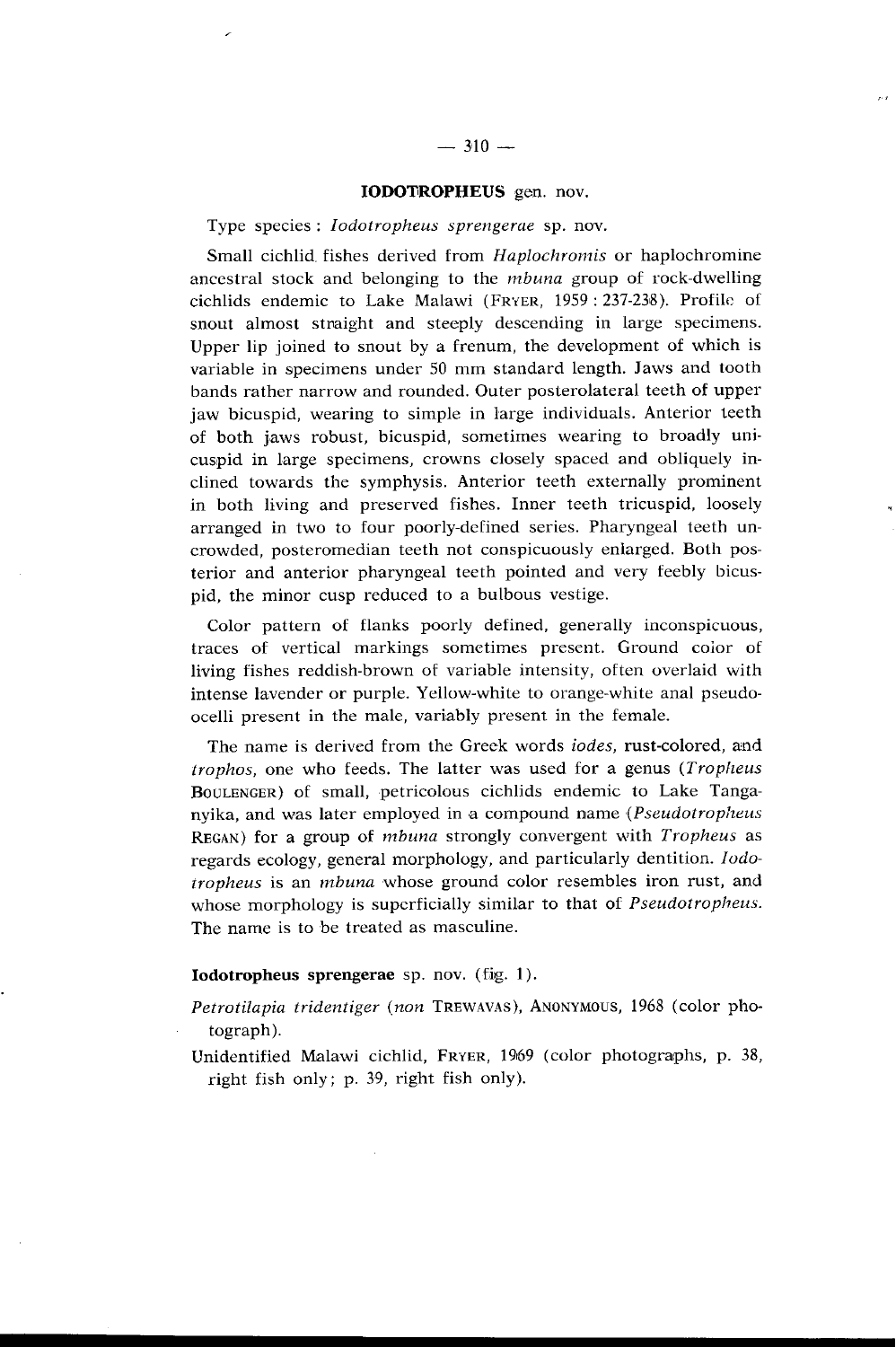Melanochromis perspicax (non TREWAVAS), GALE, 1970 (black and white photograph, p. 51).

Melanochromis? sp., SPRENGER, 1970 (black and white photographs).

HOLOTYPE: A mature male, 79.1 mm SL, B. M. (N. H.) reg. nº 1971. 9.8 : 5.

PARATYPES: One male 76.0 mm SL and two females 45.5 and 46.5 mm SL, B. M. (N. H.) reg. nº 1971.9.8 : 6-8; three males 62.0 - 82.8 mm SL and one female 73.2 mm SL, U.S.N.M. reg. nº 2070-12-2070-15.

Description: Based on the holotype and seven paratypes. The principal morphometric data are given in Table 1.



Fig. 1. - *Iodotropheus sprengerae* gen. et sp. nov. Holotype, B.M. (N.H.) reg. no. 1971.9.8: 5, adult male 79.1 mm standard length. Drawn by Mrs Sharon L. CHAMBERS.

Dorsal head profile decurved above eye, with a supraorbital depression in examples under 70 mm standard length (fig. 2), becoming nearly straight and descending more steeply, at about  $50^{\circ}$  to  $60^{\circ}$ to the horizontal, in larger individuals. Premaxillary pedicels scarcely or not apparent beneath skin of snout.

Upper lip connected to skin of snout by a fleshy frenum (fig. **3).**  The frenum is always well-developed in specimens over 50 mm standard length, but its presence and development are variable in specimens smaller than this.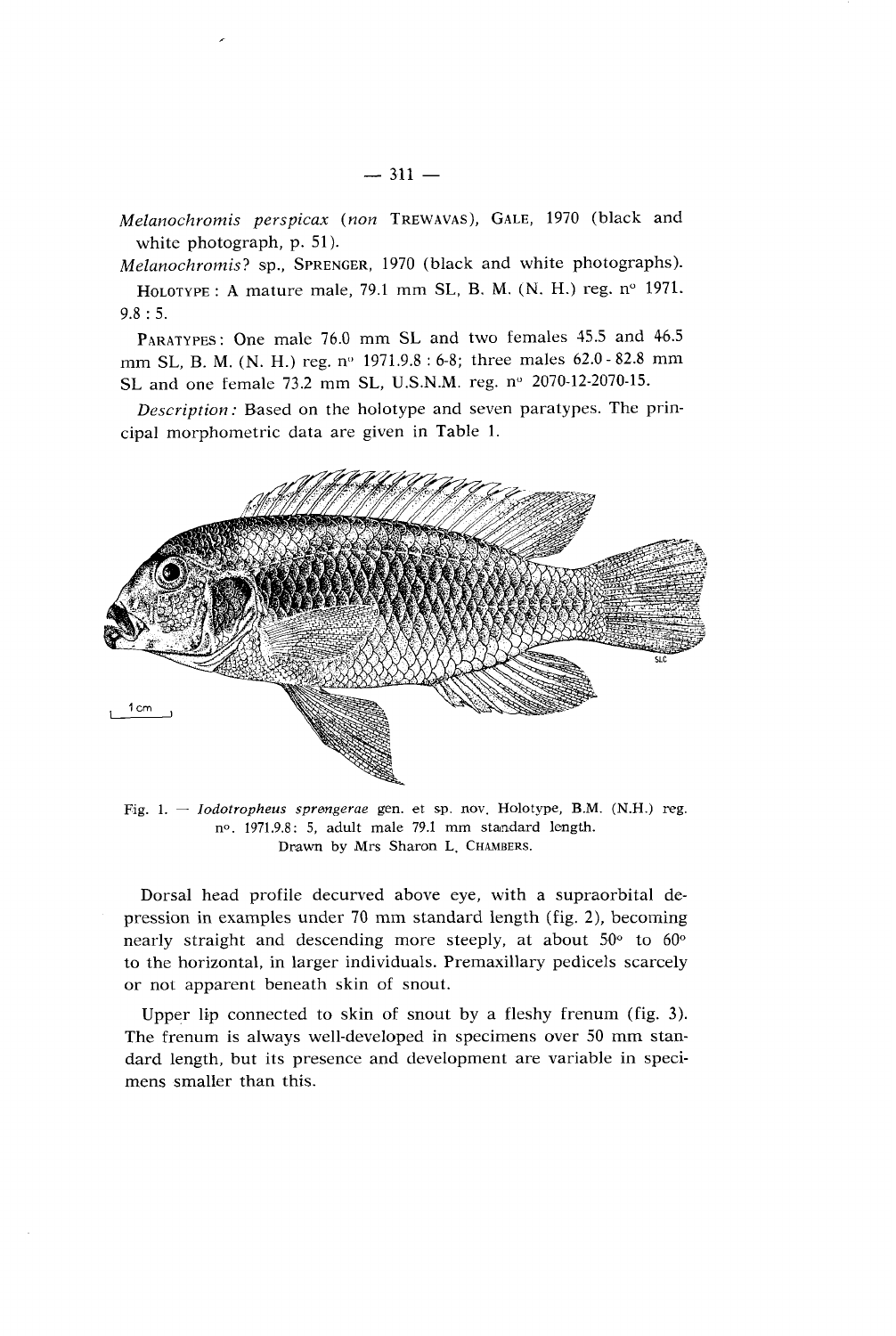Jaws short, the lower projecting slightly in large specimens. Posterior tip of maxilla not reaching vertioal through anterior margin of orbit, and slightly closer to orbital margin than to nostril.

Caudal peduncle 0.76 to 0.97 (mean  $= 0.90$ ) times as long as deep.

*Gill rukers* seven to 10 (mode nine) on lower arm of outer branchial arch, covered with scattered melanophores; lower two or three rakers very short, basally broader than long, remainder about as long as broad or a little longer, and slightly incurved (fig. 4).

*Scales* minutely denticulate, those on nape and chest reduced in size. Lateral line with 31 scales, cheeks with four to seven very poorly defined rows. Two scales between middle of dorsal fin base and upper lateral line, about seven to nine and one-half between pectoral and pelvic fin bases.

*Fins.* Dorsal XVII,8 (frequency 2), XVII.9 **(f.** 2), XVIII,8 (f. 2), or XVIII,9 (f. 2). Anal III,7 (f. *6)* or 111,s (f. 2). Pelvics with first ray produced. Caudal weakly emarginate with rounded lobes, and scaled on its basal portion.

The *buccal dental array* of a 62.0 mm standard length specimen of I. *spvengerae* is presented in figure 5. The buccal teeth are present as a single row of well-developed outer bicuspid teeth and a somewhat indistinctly defined array of inner tricuspid teeth, present in two to four irregular rows. The median teeth of the outer series in both jaws are somewhat incurved, obliquely inclined toward the symphysis, unequally but markedly bicuspid and heavily pigmented on their crowns (fig. *6,* a). These median teeth are visible externally in both living and preserved specimens. In fishes larger than 60 mm standard length, these teeth may present an unequally bicuspid or roughly spatulate unicuspid appearance, apparently due to wear. The posterolateral teeth of the outer series of the upper jaw are rather slender, incurved and unequally bicuspid. They are much reduced compared to the median outer teeth and their crowns are less heavily pigmented (fig.  $6,b$ ). The inner teeth of the lower jaw are rather broad-based, with flaring crowns, slightly recurved posteriorly and subequally tricuspid, with pigmented crowns (fig 6, d). Those of the upper jaw are narrow-based, less broadly flaring at the crown than those of the lower jaw, more unequally tricuspid, and have unpigmented crowns (fig. *6,* c).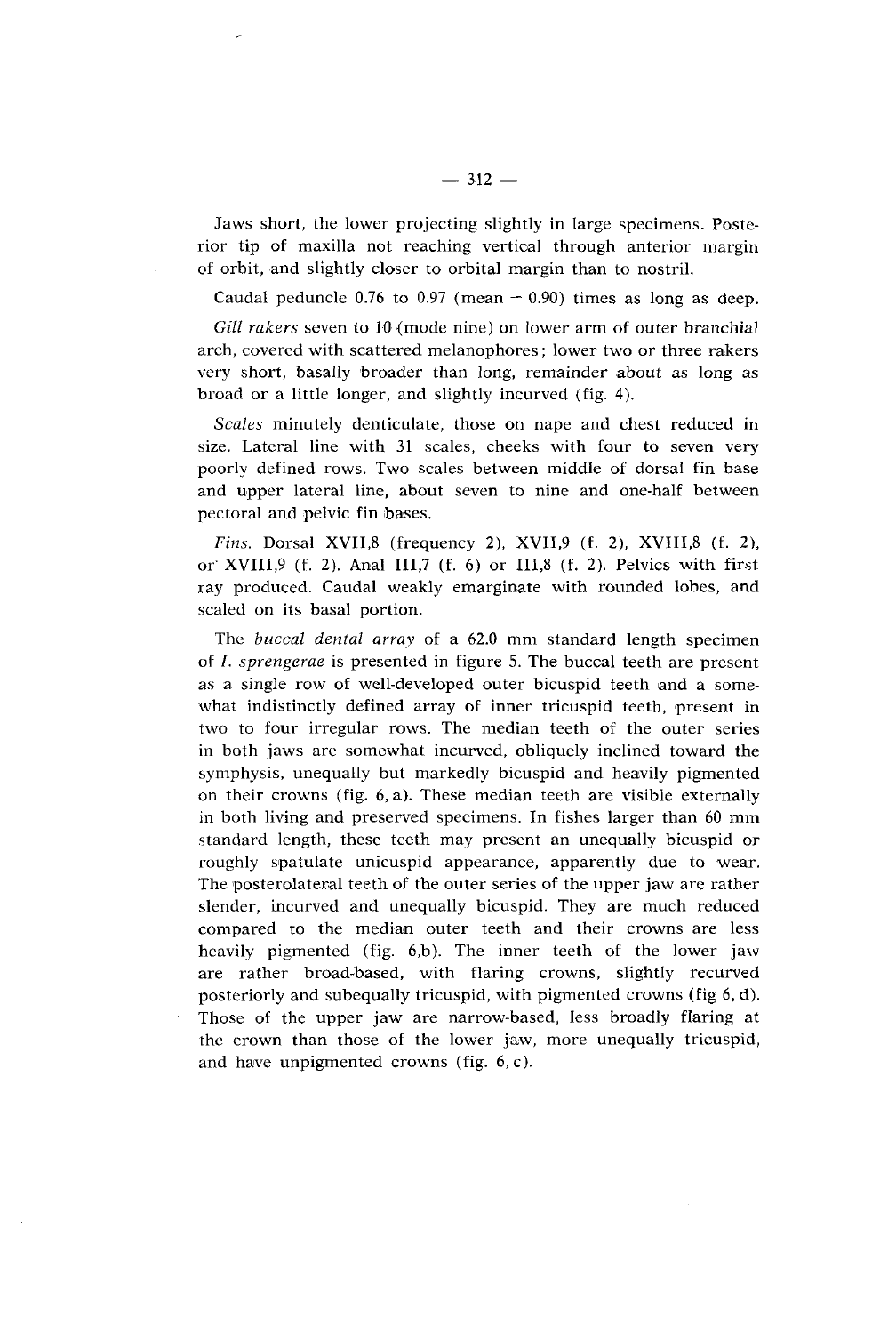The *lower pharyngeal bone* is roughly triangular, slightly longer than broad, with a rather slender anterior process. The dentigerous area is roughly heart-shaped and covers about three-quarters of the total area of the pharyngeal bone. The pharyngeal dentition is uncrowded. **A** single row of very slightly enlarged teeth is present posteriorly. These are vertically implanted and feebly bicuspid, the minor cusp being reduced to a bulbous vestige. The remaining pharyngeal teeth are rather loosely arranged over the remainder of the dentigerous area. They are more slender than the



Ł

Fig.  $2.$  – Lateral view of the head of *I. sprengerae*, showing somewhat diagrammatically rhe outer buccal dentition.

posterior teeth, and implanted at an angle of 30<sup>°</sup> to 45<sup>°</sup> to the vertical pointing rearward. The anterior cusp of these very feebly bicuspid teeth is even further reduced. The crowns of all the pharyngeal teeth are pigmented.

*Coloration, in living specimens:* The dorsum, nuchal region, snout and preopercular region are brown, with a strong rusty orange overlay. In young specimens, the lips are similarly colored, but in older fish, they frequently have a gray-white appearance, possibly due to the presence of keloid tissue resulting from continual abrasion against rock surfaces. The opercular region and flanks are variably colored lavender to saturated blue-violet. The ventral region is dusky white. The iris of the eye is coppery gold. The dorsal lappets are blue-white, with an indistinctly defined, dusky submarginal band extending along the length of the spinous dorsal. The basal portion of the spiny dorsal and the entire soft dorsal are rusty orange. The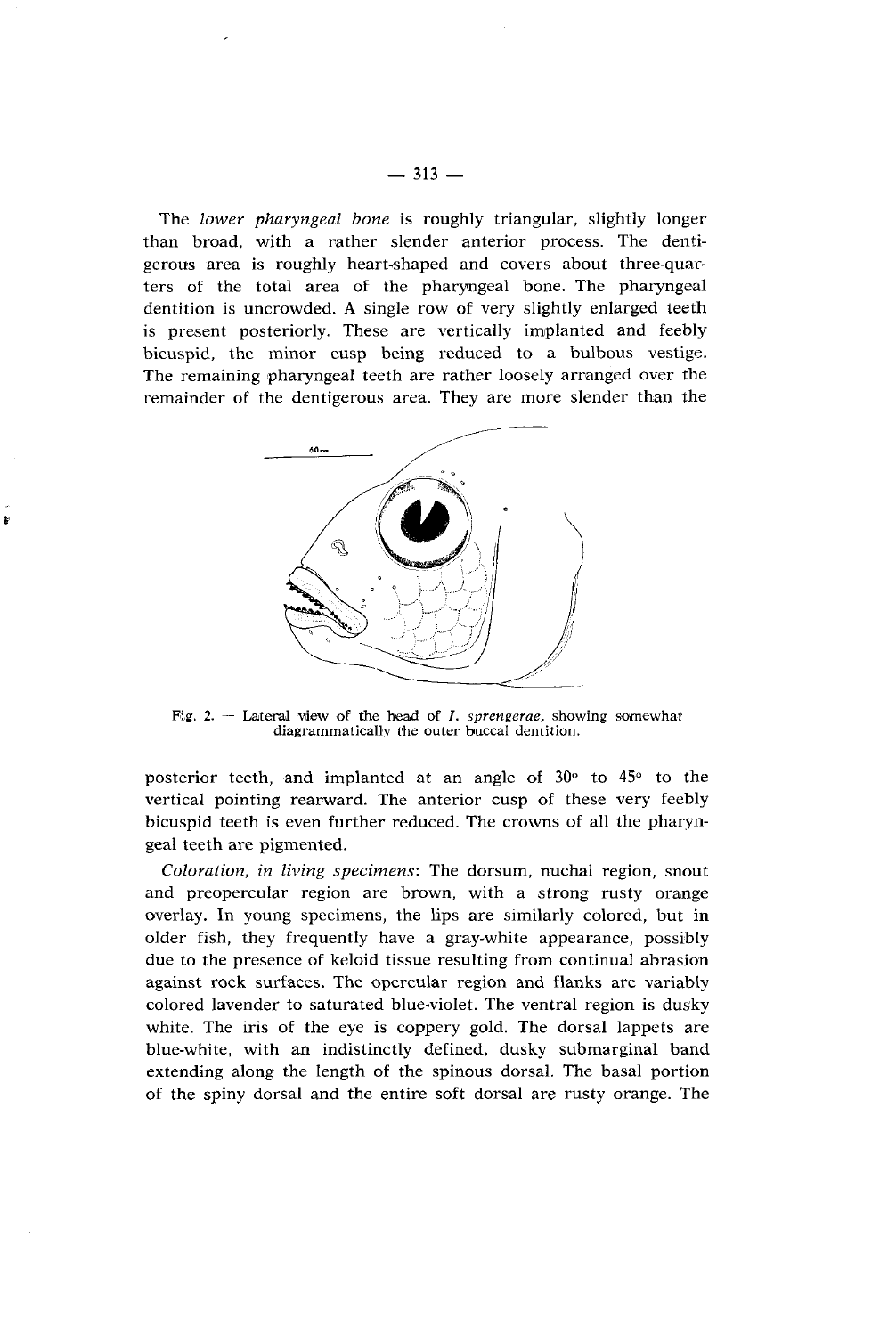memlbrane of the posterior portion of the soft dorsal is variably marked with metallic blue streaks. The caudal is colored and marked as the soft dorsal. The anal fin is dusky violet with a rusty orange margin. One to five orange-white anal pseudo-ocelli are present basally and along the trailing edge of the anal of the male, one to three in the anal of the female. The ventral fins are rusty





**Fig. 3.** - Dorsal view of the head of I. *sprengerae,* showing the frenum and the dental pattern externally visible in the upper jaw.

brown with a blue-violet leading edge, paling to metallic bluewhite distally. The pectorals are clear rusty orange. This coloration is somewhat variable in its intensity. It is possible to find individuals corresponding to the description given above in the same spawning as individuals in which the rusty overlay and blue-violet coloration are faded almost to the point of complete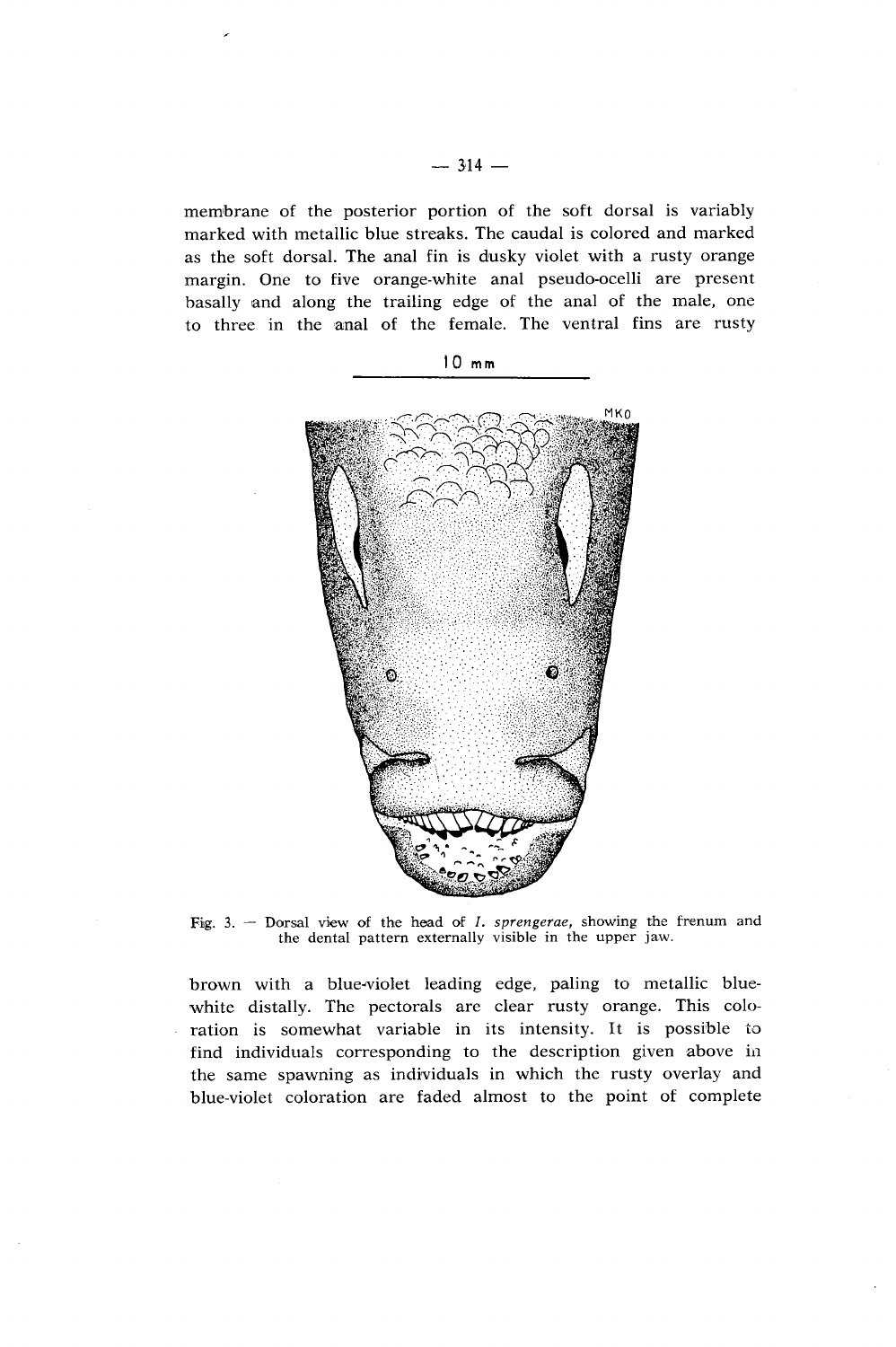disappearance. This variability is not correlated with the sex of the fish, nor does it appear to be behaviorally correlated. It would appear to represent some sort of color polymorphism, whose functional significance and genetic mechanism remain undiscovered. *In formalinfixed specimens,* the body is a uniform brown, darker dorsally and in the cephalic region, paling to dirty white ventrally. The opercular region and flanks are marked with an indistinct dusky wash. In some specimens, the scales of the anterior half of the flanks are marked basally with a narrow vertical bar of melanophores. The dorsal lappets are gray-white, the submarginal band being somewhat darker and more pronounced than in living specimens. The basal portion of the spinous dorsal, the soft dorsal and the caudal are a uniform gray. The anal is a dusky gray with a lighter margin. The anal pseudo-ocelli appear dull white in preserved material. The ventrals are gray with a dusky leading edge. The pectorals are transparent.

*Sexual differences.* This species shows a mild degree of sexual dimorphism, males growing larger and having a more rounded cranial profile than do females. Both the soft dorsal and anal are niore produced in males than in females. Males display a higher modal number of anal pseudo-ocelli than do females, although this characteristic may vary from one aquarium population to another. The anal pseudo-ocelli, when present in females, are generally placed right upon the trailing edge, and in the absence of a dark margin of fin tissue, appear as if they are ready to fall off the fin, whereas in males, a narrow dark margin generally separates the rearmost pseudo-ocellus from the actual margin of the trailing edge of the anal.

*Ecology and Biology. Iodotropheus sprengerae* has been collected only at Boadzulu Island in the southeast arm of Lake Malawi (T.E. **DAVIES,** personal communication). OLIVER visited the island on 15 August 1971. Boadzulu is a wooded rocky mass 1.0 kilometer long and 100 - SO0 meters wide, elevated some 50 m above lake level, its long axis roughly north-south. The island rises abruptly from a sand bottom in 20 - 25 fathoms, an echo sounder giving a reading of 20 fm only about 50 m off the southwest corner. A seasonal breeding place for cormorants *(Phalacrocorax),* Boadzulu is white with guano. We suggest that rain and wave action wash some of the guano inlo the water where it is responsible for an unusually rich carpet of algal Aufwuchs on the submerged rocks.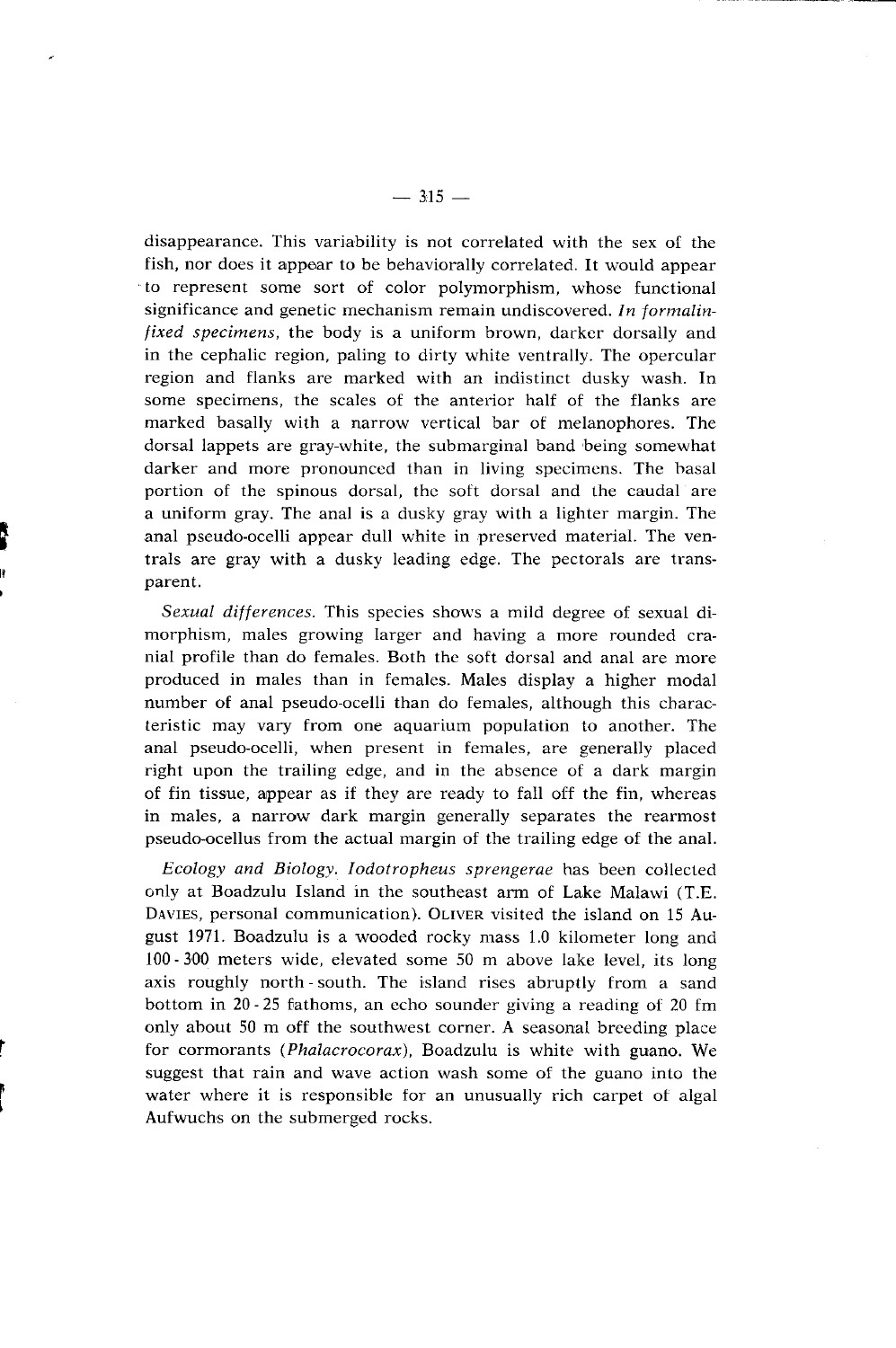At a spot on the western shore a few hundred m north of the southern tip OLIVER, using SCUBA, made a mid-day dive to 50 feet (15.5 m) lasting 45 minutes. At this locality the substrate, composed entirely of boulders, dropped away at an angle of about  $40^{\circ}$  to the horizontal, decreasing to about  $30^\circ$  in 15 m. Macrophytic vegetation was absent. Except for the impression that the Aufwuchs was thicker here, the area appeared typical of rocky shores in the southern part of the lake. In 1 m of water one individual probably of I. *sprengerae*  was followed for a minute. In 10-15 m about five more, certainly



Fig. 5. -- Diagnammatic representation of the buccal dental array of *I. sprengerae.* 

of this species, were observed for one to several minutes each. The fishes bore faint vertical bars and appeared a dull golden brown overlaid with blue. Each was solitary and wandered laterally along the rocks, apparently wthout a fixed territory, in contrast to most algivorous rocky shore *mbuna* which are extremely sedentery (OLI-VER, in prep.). Normal feeding habits were not reliably determined. The fishes snapped up macroscopic suspended particulate matter which had appeared even on the sheltered western side of the island during a *mwera,* or southeast wind, then blowing. This matter may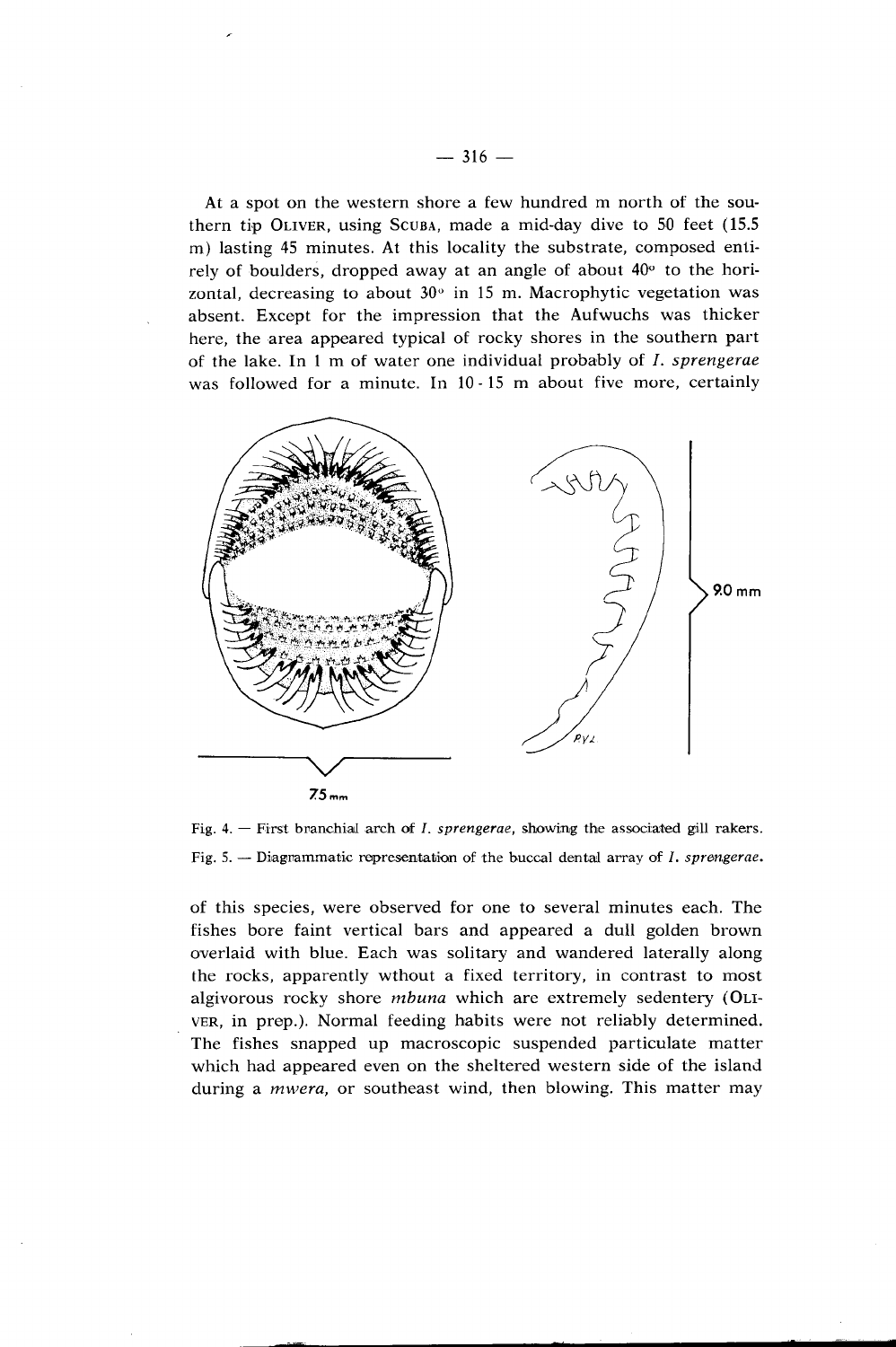represent a **a** bloom **x** of colonial Cyanophyta triggered by windinduced upwelling of nutrients (D.H. ECCLES, pers. comm.). However OLIVBR also observed this behavior elsewhere on many ocoasions by other *mbuna,* including normally rock-scraping algivores, and we do not interpret this as the usual feeding method of *Iodotropheus.* Nor does the somewhat specialized buccal dentition necessarily indicate diet in a rapidly-evolving group such as the *mbuna.* FRYER (1959 : 182) found that adult *Cynotilapia afra*, one of the few *mbuna* with conical outer buccal teeth, feed almost entirely on zooplankton.



a. Median tooth of the outer series, lower jaw; b. Posterolatéral tooth of the outer series, lower jaw.

Other fishes noted in the study area at Boadzulu include the cyprinids *Labeo cylindricus, Engraulicypris sardella,* young *Barilius* sp., the cichlids *Haplochromis polystigma, H. fenestratus, H.* cf *macrostoma, Petrotilapia tridentiger, Genyochromis mento, Labidochromis*  sp. nov., *Labeotropheus fuelleborni, Pseudotropheus zebra,* and *P. elongatus.* The only common cichlid at 15 m was that taken to be P. *zebra,* although these deep-water fish may have been *Cynotilapia afra,* easily mistaken in the field for the common black-barred blue form of *P. zebra* (FRYER, pers. comm.).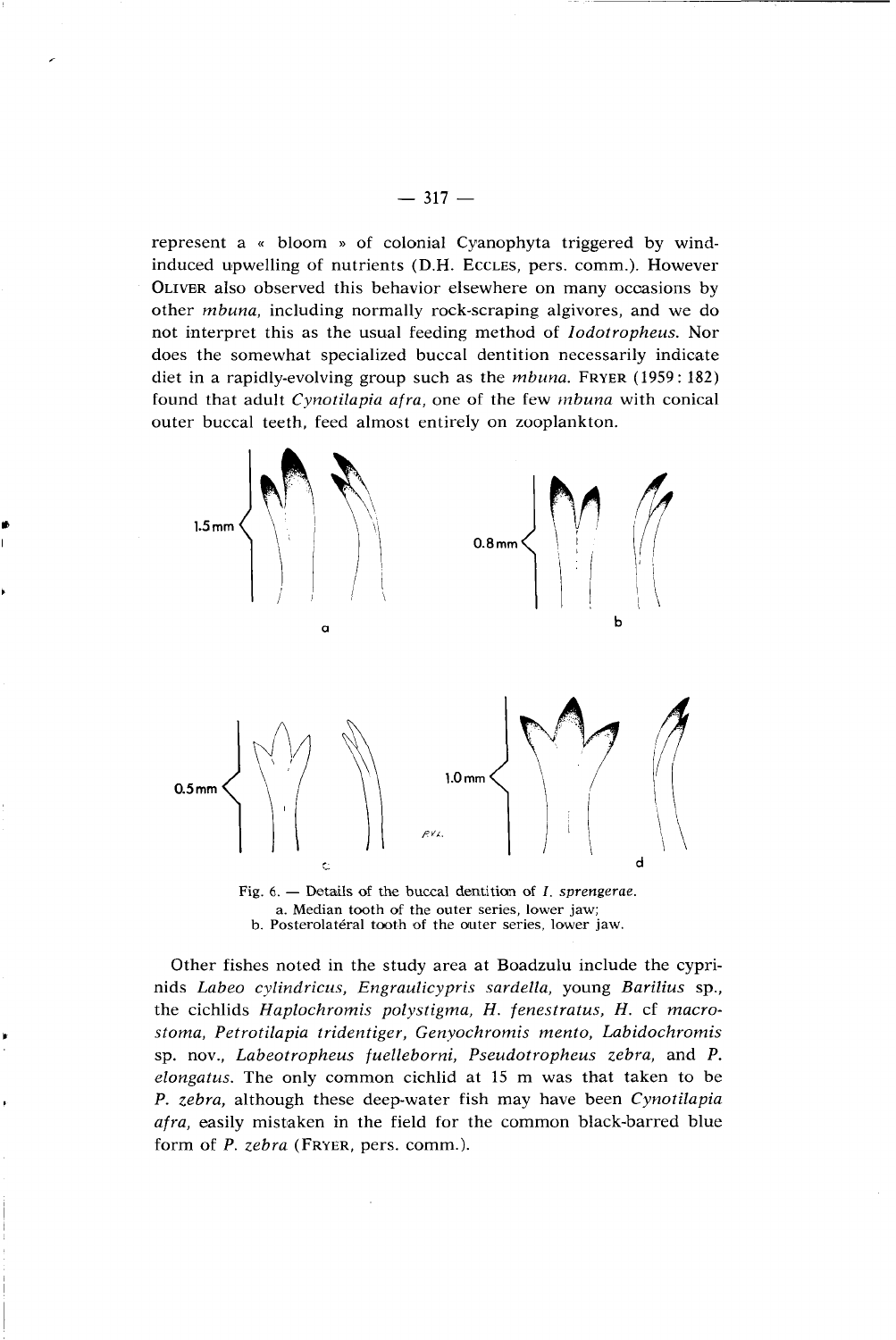Iodolropheus was not represented among the more than 200 cichlids collected by seining to a depth of about 4 m at the dive area, which tends to support the visual impression that this is an *mbuna* of deeper water than most.

In the aquarium  $I.$  sprengerae males reach at least 100 mm total length and females slightly less (SPRENGER, 1970). However, those observed at Boadzulu were estimated to be only 60 mm total length and the aquarium fish exporter has not seen any much larger than this among the hundreds he has collected (DAVIES, pers. comm.).

I. sprengerae has bred in the aquarium on many occasions. SPREN-GER (1970) reported that individuals have spawned at as young as seven months, at 1.25 inches (32 mm) total length. This is a maternal mouthbrooding species with a small brood, 27 fry in one case, as is typical of the *mbuna*.

Affinities. The relationships of *Iodotropheus* to other *mbuna* genera are obscure. It is unique among members of this group in possessing a frenum on the upper lip. The form of the head is suggestive of Genyochromis, a monotypic scale-eating genus. From most members of the **Pseudotropheus-Melanockronlis** group, similar in general tacies, it differs by its enlarged anterior buccal teeth in large specimens. In this respect it resembles the genus *Labidochromis* as presently defined, but the jaws and tooth bands, while rather narrow, are rounded rather than almost pointed. Wc hesitate to erect a new monotypic genus in the *mbuna* group, which already contains a number of small, inadequately defined genera, but we cannot place  $I$ . sprengerae at all comfortably in any existing genus. Iodotropheus does not in fact appear to be closely related to any *mbuna* genus decribed to date.

Boadzulu Island is isolated from other rocky shores. It rises from a sand bottom 4.6 km from the western shore of the southeast arm and 8.7 km from the eastern shore. The only closcr rocky habitat is at Crocodile Rocks, 4.4 km to the south and 1.2 km from the western shore of the southeast arm. FRYER (1959) noted that rocky shore mbuna usually are rigorously restricted to that habitat, even a few feet of bare sand effectively barring their movement. The broad expanse af sandy substrate surrounding Boadzulu has apparrently isolated there the stock from which *Iodotropheus* evolved and has perhaps prevented it from colonizing the lakeshore. However, the possibility that *I. sprengerae* occurs elsewhere cannot be dismissed, for no part of the rocky coastline of Lake Malawi has yet been thoroughly surveyed.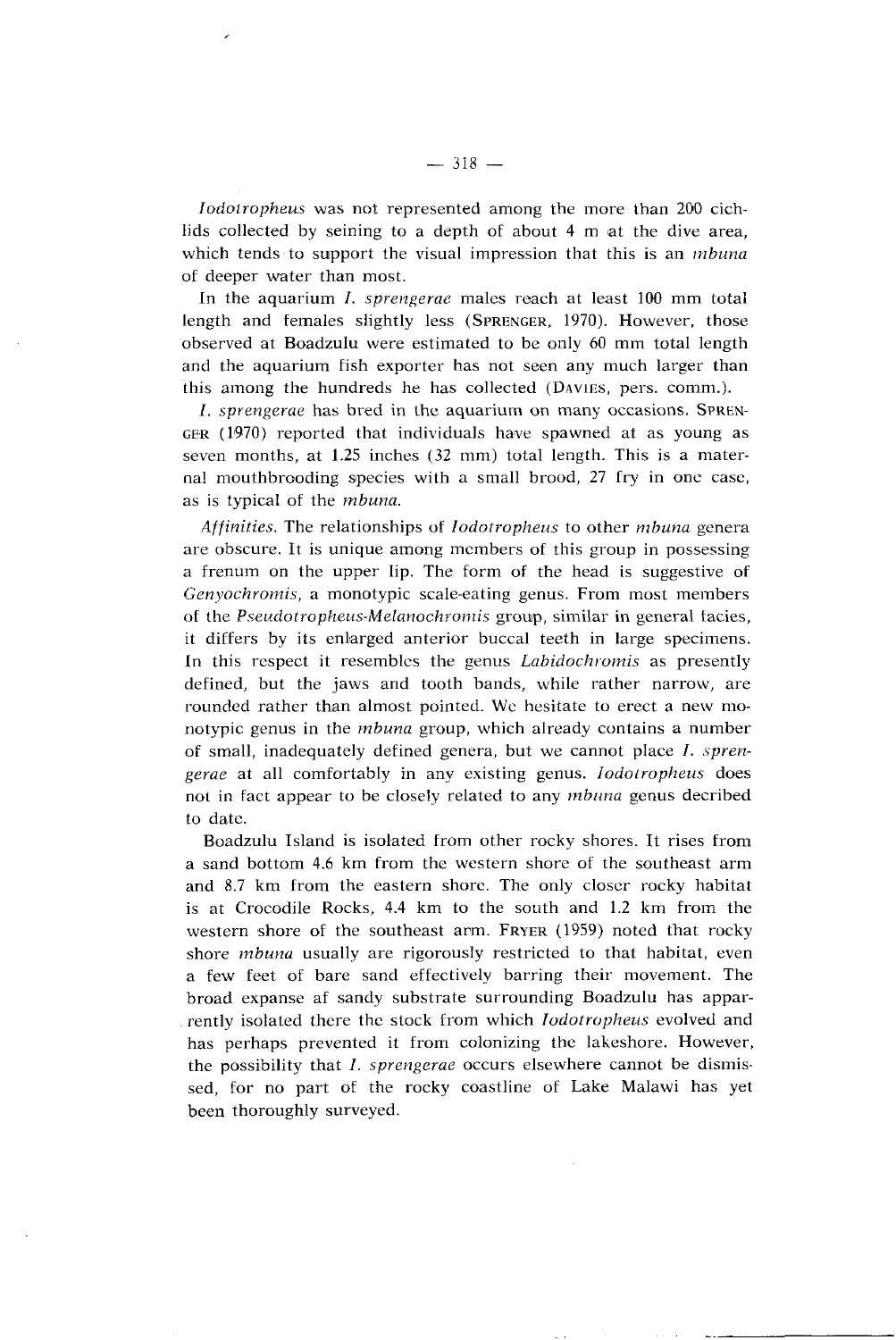### ACKNOWLEDGMENTS

Dr P. H. GREENWOOD of the British Museum (Natural History) placed the facilities and collections of that institution at our disposal several times in 1971. A student international study fellowship from Occidental College made it possible for OLIVER to visit Malawi during the spring and summer of 1971. Mr D. H. EccLES, Senior Fisheries Research Officer at Monkey Bay, graciously shared his house with OLIVER during the entire four months of his stay in 1Malawi. Robert and Valerie HEATH extended him the same generosity in London while he visited the British Museum for two periods totalling almost a month, as they did to LOISELLE during his stay in London in August, 1971. Mr Curt CAMPBELL of Manhatian Beach, California, Mrs Kappy SPRENGER of Los Gatos, California, and Mr Edward C. TAYLOR of Virginia Beach, Virginia provided the type material from fishes raised in their aquaria, while Dr Robert J. GOLDSTEIN of Emory University, Atlanta, Georgia placed a single large specimen of unknown origin at our disposal for inclusion in the type series. CAMPBELL also arranged for LOISELLE to photognaph for this paper his I. *sprengerue* of the stock from which he provided the holotype and a paratype. Mrs Sharon L. CHAMBERS of the British Museum (Natural History) drew the excellent illustration of the holotype. Mr T.E. DAVIES of Cape Maclear, Malawi, supplied information on the distribution of I. *sprengerae* in Lake Malawi. Dr John S. STEPHENS, Jr., of Occidental College and Dr Ethelwynn TREWAVAS of the British Museum (Natural History) critically read the manuscript.

### LITERATURE CITED

- LITERATURE CITED<br>ANONYMOUS (1968). *Petrotilapia tridentiger*, blue Petrotilapia. [Reus (1968). — *Petrotilapia tridentiger*, blue Petrotilapia. [Removable book supplement]. — *Trop. Fish Hobbyist*, 16 (5): F-474.10-474.11. movable book supplement].  $-$  *Trop. Fish Hobbyist*, **16** (5):<br>F-474.10 - 474.11.<br>FRYER, G. (1959).  $-$  The trophic interrelationships and ecology of
- some littoral communities of Lake Nyasa with especial reference to the fishes, and a discussion of the evolution of a group of rock-frequenting Cichlidae. - *Proc. zool. Soc. Lond.*, **132** (2) : 153 - 281. group of rock-frequenting Cichlidae. - *Proc. zool. Soc. Lond.*, **132** (2): 153 - 281.<br>(1969). - Some lake cichlids of Africa. - *The Aquarium*, **2** 
	- $(4): 6 7, 38 44, 71 75.$

GALE, L. (1970). — The man from Malawi. — The Aquarium, 3 (9): 182 - 14, 50 - 53.

SPRENGER, K. (1970). - The rusty cichlid. - *Trop. Fish Hobbyist*, 18  $(12): 26 - 30, 33 - 40.$